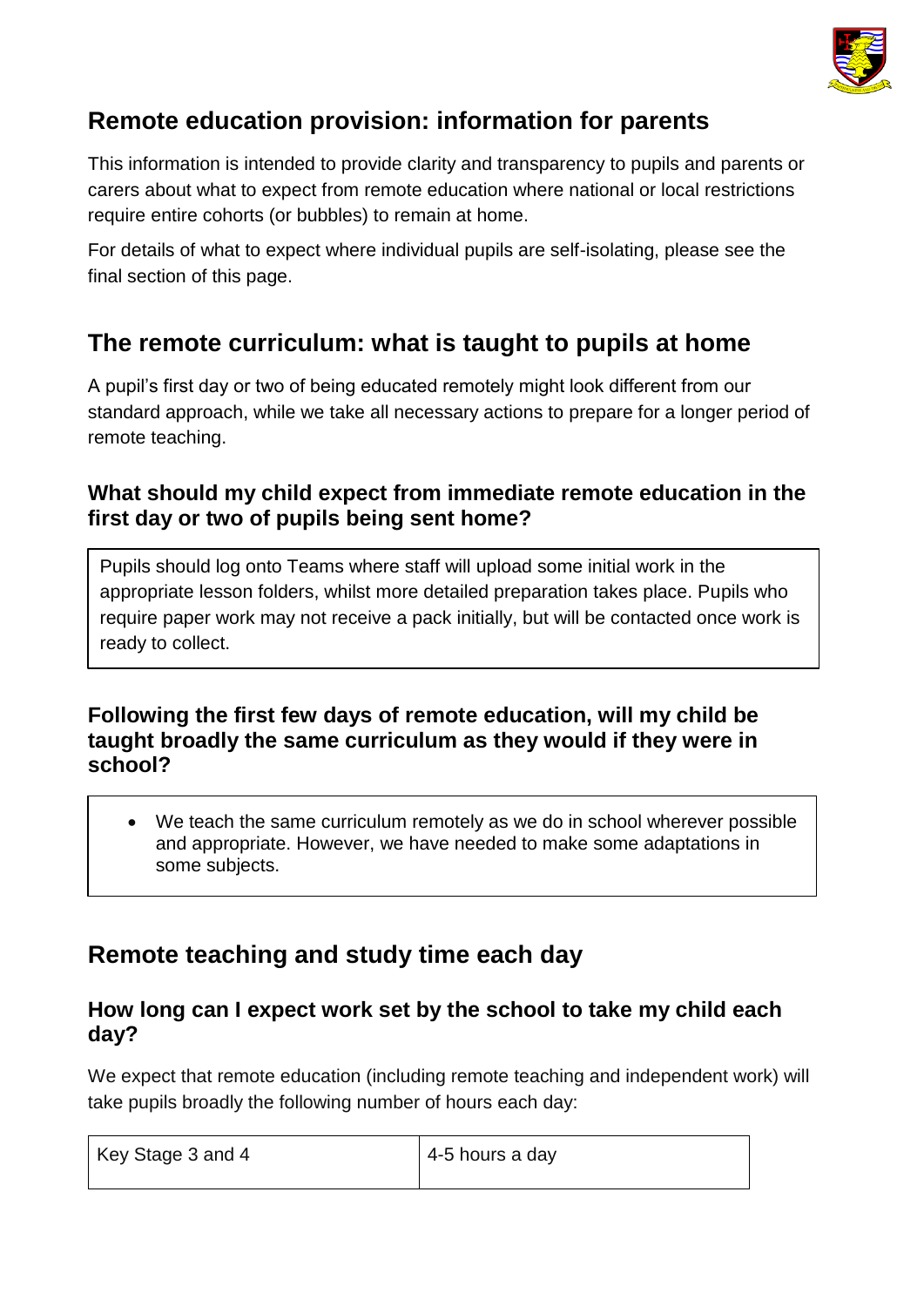

# **Accessing remote education**

### **How will my child access any online remote education you are providing?**

• Via Microsoft Teams or via their school Email account

### **If my child does not have digital or online access at home, how will you support them to access remote education?**

We recognise that some pupils may not have suitable online access at home. We take the following approaches to support those pupils to access remote education:

• Pupils who do not have online access can request printed materials by contacting the year group support team on the emails below or by contacting the school directly:

*Year 7 queries email* [year7support@hebburn.net](mailto:year7support@hebburn.net) *Year 8 queries email* [year8support@hebburn.net](mailto:year8support@hebburn.net) *Year 9 queries email* [year9support@hebburn.net](mailto:year9support@hebburn.net) *Year 10 queries email* [year10support@hebburn.net](mailto:year10support@hebburn.net) *Year 11 queries email* [year11support@hebburn.net](mailto:year11support@hebburn.net)

Printed material will cover 2 weeks of lessons per subject. Parents must send a new request for work, if printed work is still required after the initial two weeks.

• Pupils who do not have online access can submit their work by returning the pack to school or can send photographs of completed work to their teachers.

## **How will my child be taught remotely?**

We use a combination of the following approaches to teach pupils remotely:

Some examples of remote teaching approaches:

- recorded teaching (e.g. Oak National Academy lessons, video/audio recordings made by teachers)
- printed paper packs produced by teachers (e.g. workbooks, worksheets)
- digital textbooks and reading books pupils have at home
- commercially available websites supporting the teaching of specific subjects or areas, including video clips or sequences
- long-term project work and/or internet research activities for practical subjects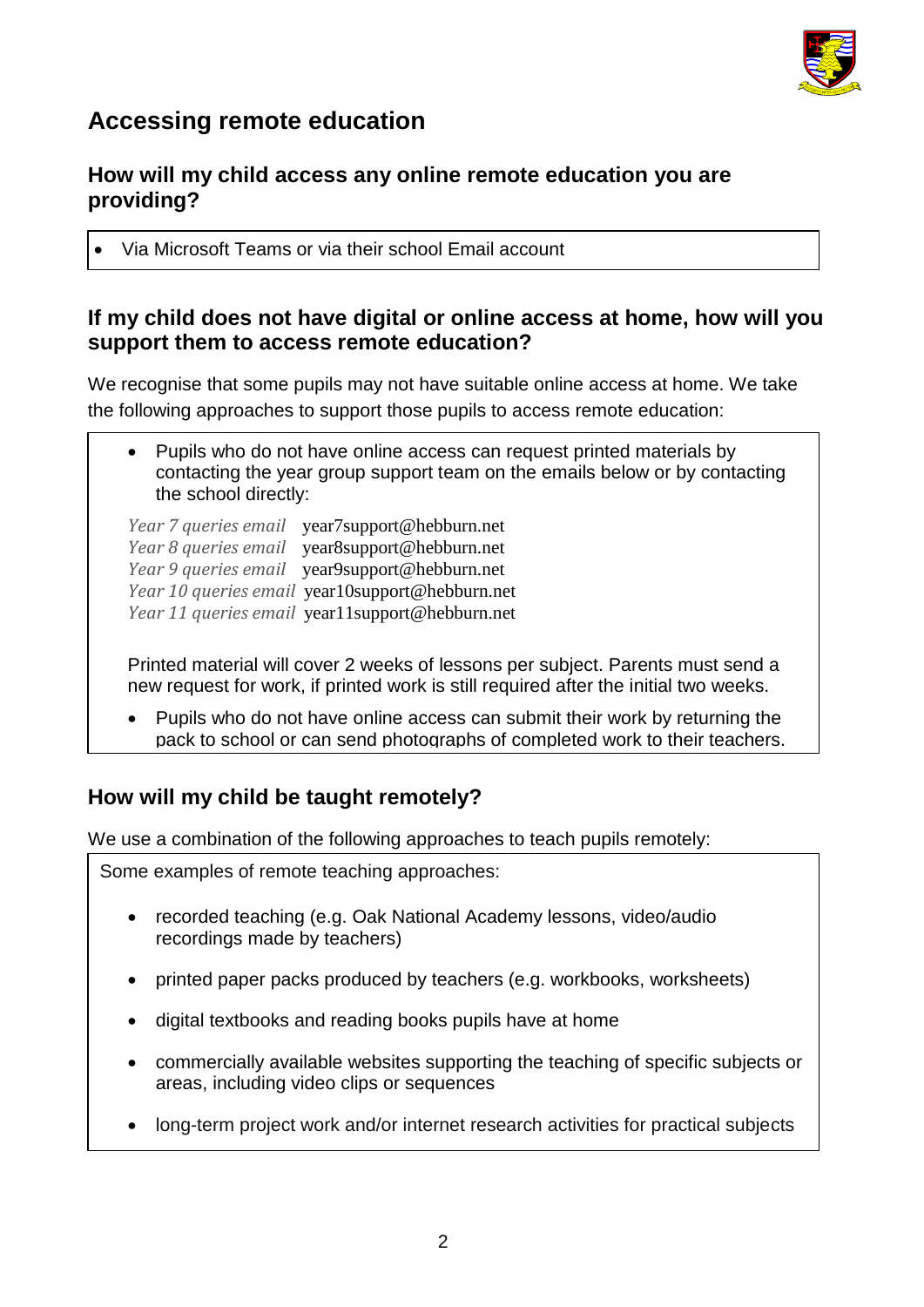

# **Engagement and feedback**

## **What are your expectations for my child's engagement and the support that we as parents and carers should provide at home?**

| Pupils will                                                                                                                         | Parents will                                                                                                                                                                                              |
|-------------------------------------------------------------------------------------------------------------------------------------|-----------------------------------------------------------------------------------------------------------------------------------------------------------------------------------------------------------|
| Follow their usual timetable as<br>far as possible                                                                                  | Inform school immediately if their child<br>$\bullet$<br>is self-isolating                                                                                                                                |
| Check their Office 365 school                                                                                                       | Keep school informed of any changes                                                                                                                                                                       |
| email/Teams every school day<br>and access their subject work                                                                       | Inform the school if there are any<br>$\bullet$<br>issues with the work that the student                                                                                                                  |
| Email subject teachers if they<br>$\bullet$<br>cannot find or access the work                                                       | cannot resolve through contact with<br>their subject teachers                                                                                                                                             |
| Submit work online / via email to<br>$\bullet$<br>enable teachers to provide<br>feedback, where requested by<br>the member of staff | Set routines to support their child's<br>$\bullet$<br>education                                                                                                                                           |
|                                                                                                                                     | Ensure their child is available to learn<br>$\bullet$<br>remotely during school hours, where<br>possible and that the schoolwork set is<br>completed on time and to the best of<br>their child's ability. |
| Read, follow and implement any<br>feedback offered by teachers                                                                      |                                                                                                                                                                                                           |

## **How will you check whether my child is engaging with their work and how will I be informed if there are concerns?**

- Via Microsoft Teams, staff can assess the level of engagement of the pupils in their class.
- Any concerns are first addressed to the pupil by email
- Any further concerns are referred to the pupil's pastoral support team
- Contact will be made with the parent/carer to support you in encouraging more engagement from your child

## **How will you assess my child's work and progress?**

Feedback can take many forms and may not always mean extensive written comments for individual children. For example, whole-class feedback or quizzes marked automatically via digital platforms are also valid and effective methods, amongst many others. Our approach to feeding back on pupil work is as follows: